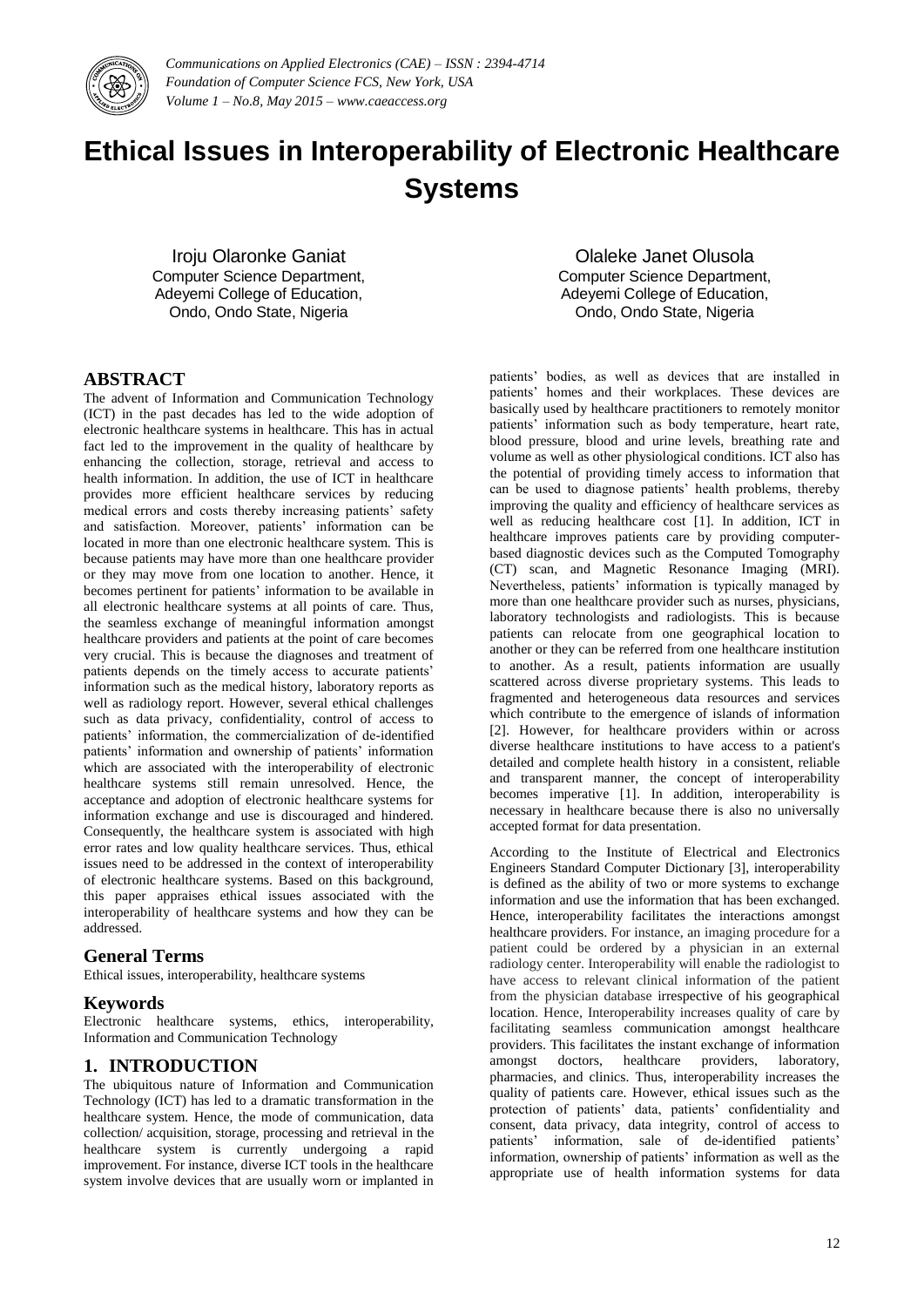

interoperability are key challenges facing the interoperability of electronic healthcare systems. Consequently, legal actions can be taken against healthcare practitioners who use electronic healthcare systems for healthcare delivery. Hence, the acceptance and adoption of electronic healthcare systems for information exchange and use is discouraged and hindered. Consequently, the healthcare system is associated with high error rates and low quality healthcare services. Based on this background, this paper identifies, analyses and discusses ethical issues associated with the interoperability of healthcare systems and how they can be addressed.

## **2. ELECTRONIC HEALTHCARE SYSTEMS**

Electronic healthcare systems are ICT based tools that are used to store, access, retrieve, process, manage as well as control health information. They are also used to deliver quality healthcare services to patients. The different forms of electronic healthcare systems include the following:

## **2.1 Electronic Health Record (EHR)**

This is a legal longitudinal health record of an individual in a digital format held in diverse media in the form of text, images, audio and video. EHR is usually composed of patient demographics, progress notes, medications, vital signs, medical history, immunizations, laboratory data, radiology reports amongst others. According to Winkelstein [4], EHRs represent more than a simple computerization of the traditional paper chart because they provide the ability to manage health information using modern information techniques that are impossible to apply to paper record keeping. However, EHRs are designed for easy access to health information by healthcare professionals that are involved in the patients' care [5]. Hence, EHR is designed to facilitate interoperability.

## **2.2 Electronic Patient Record (EPR)**

This is a subset of the EHR. EPR however does not contain all the information of the patients but it is only limited to the patients information in one or more specialties such as dental medicine, surgery or intensive care unit.

#### **2.3 Electronic Medical Record (EMR)**

An Electronic Medical Record (EMR) according to World Health Organization [6] is a real-time patient health record with access to evidence-based decision support tools that can be used to aid clinicians in decision-making. The EMR can also be used for billing, quality management, outcome reporting, public health, disease surveillance and reporting. However, the information in an EMR is not easily shared by other healthcare providers [7].

#### **2.4 Personal Health Record (PHR)**

The PHR according to World Health Organization [6] is a universally accessible and comprehensible tool for managing relevant health information, promoting health maintenance and assisting with chronic disease management via an interactive, common data set of electronic health information and e-health tools. The PHR is usually created by patients with the intention of sharing their health data with their healthcare providers [7]. The PHR however differs from an EHR because it is not a legal record unless so defined [6].

#### **2.5 Patient-Carried Record (PCR)**

These are information that a patient carries on a token or card.

## **2.6 Mobile Health (mHealth or m-Health)**

Mobile Health involves the delivering of health services and information via mobile technologies such as mobile phones and Personal Digital Assistants (PDAs).

## **2.7 Telemedicine**

Telemedicine is the use of ICTs to provide and support healthcare services at a distance. Telemedicine involves the use of technologies such as video conferencing which allows physicians to interact with distant patients in real time [8].

## **3. INTEROPERABILITY OF ELECTRONIC HEALTHCARE SYSTEMS**

In a general sense, interoperability is defined as the ability of two or more systems to exchange information, understand the exchanged information and use the information meaningfully for the purpose in which it was intended for in a meaningful and in a secured way. In the context of healthcare, interoperability can be viewed as the ability of healthcare systems to exchange information in a seamless way, use the information that has been exchanged meaningfully and also possess the ability to work together within and across organizational boundaries with the aim of providing improved healthcare services for individuals, communities, nations and the world at large. The use of information meaningfully in the definition above refers to the ability of electronic healthcare systems to improve the quality, safety, efficiency, and reduce health disparities; engage patients and family in care process, improve care coordination, population and public health, as well as maintain privacy and security of patient health information [7]. Thus, the concept of interoperability in healthcare can simply be described as the ability of System X to represent health information unambiguously as well as transmit the information (such as medications, drug names, diagnoses, allergies, immunizations, vital signs and chronic conditions) to System Y. Furthermore, System Y must be able to understand the meaning of the transmitted information, and use it for the purpose that is was intended for by System X. According to Siemens [9], interoperability of electronic healthcare system can be classified into four. These include syntactic interoperability, semantic interoperability, infrastructure interoperability and process interoperability. Syntactic interoperability has to do with the seamless exchange of health information amongst healthcare systems with the purpose of reducing the effects of distance in healthcare. Semantic interoperability refers to the capability of two or more electronic healthcare systems to understand and interpret the meaning of the information received accurately. Essentially, the electronic healthcare system and not just the healthcare practitioners must be able to understand the meaning of the exchanged information. Infrastructure interoperability refers to the ability of two or more medical devices to seamlessly work together by facilitating the electronic flow of information across the devices while process interoperability ensures seamless communication between different healthcare systems by developing a shared understanding of their process artifacts [10]. All levels on interoperability are inter-related.

# **3.1 Benefits of Interoperability in**

#### **Healthcare**

The following are some of the benefits of interoperability in healthcare: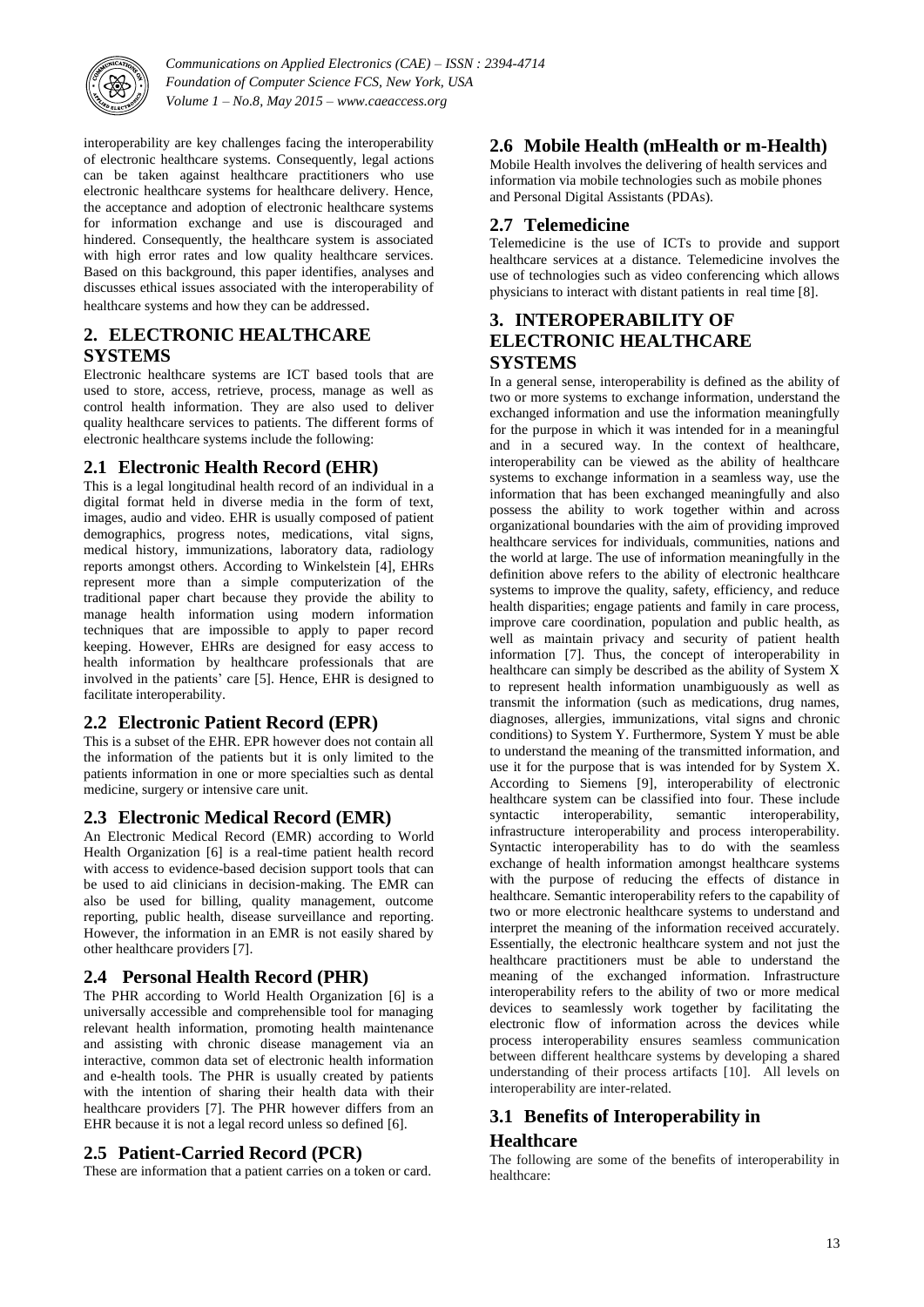

#### *3.1.1 Enhanced Communication*

Patients usually consult different healthcare providers for care. Consequently, patients' medical records are usually scattered across several healthcare organizations. Hence, interoperability facilitates the collaboration, interaction and the instant exchange of information among healthcare providers irrespective of their geographical location during patients care. Hence, interoperability allows healthcare providers to have access to the complete medical history of a patient at the point of care regardless of the location of either the patient or the physician [11].

#### *3.1.2 Reuse of Information*

Interoperability facilitates the reuse of information instead of reentering the information each time a patient needs care.

#### *3.1.3 Easy Comprehension of Medical Terms*

Interoperability facilitates the easy comprehension of medical terms as data is transmitted from one system to another, while ensuring that the meaning of the information is not altered. Thus, interoperability ensures that the right meanings of medical terminologies are delivered to the interoperating systems.

#### *3.1.4 Reduction of Medical Errors*

More than one million patients are injured each year as a result of broken health care processes [12]. However, interoperability facilitates the integration of information from autonomously developed applications across healthcare systems. Interoperability therefore reduces medical errors by ensuring that the communicating systems understand the structure and content of the integrated data [1].

In spite of the numerous benefits of interoperability of electronic healthcare systems, most electronic healthcare systems are however not totally interoperable majorly because of the ethical issues in healthcare such as security of patients' information, privacy, consent, confidentiality, ownership of patients' information, de-identification of patients' information amongst others. Hence, less than 25% of the hospitals in the United States of America deploy electronic healthcare systems. Thus, with the vast amount of information available in healthcare, the challenge is to ensure that ethical principles are adequately addressed in order to foster interoperability of electronic healthcare systems.

## **4. ETHICAL PRINCIPLES IN INTEROPERABILITY OF ELECTRONIC HEALTHCARE SYSTEMS**

Ethics is pluralistic [13]. According to Gammel [14], the term 'ethics' is derived from the Greek word 'ethos' which means customs, habits and morals of a people. There are various definitions for ethics. Ethics according to Williams [13], is the study of morality, a careful and systematic reflection on and analysis of moral decisions and behaviour, whether past, present or future. Ethics is a philosophical discipline which is concerned with the morality of human behaviour, with right and wrong [15]. Ethics also constitute the principles of right behaviour which guides the actions of individuals and groups. It investigates the values and virtues that are paramount to a society [16]. Ethics is also concerned with justice, rights, respect of human dignity, autonomy of the individual and respect for the community [17]. Hence, ethics in the interoperability of healthcare systems refers to practice, attitudes, values, principles and codes that strictly guide healthcare professionals and patients during the exchange and use of health information in an unambiguous way.

Interoperability in healthcare is inconceivable without the use of electronic healthcare systems. However, the use of ICT in healthcare raises significant ethical issues such as ownership of health information, benefits and risks of deploying ICT for patients care and how ICT has affected physician-patient relationship amongst others [18]. Thus, ethics are central to health information exchange as well as the care of patients [19].

The four key bioethical principles developed by Beauchamp and Childress [20] are hereby discussed in this section in relation to the interoperability of electronic healthcare systems. This is because Modern bioethics and health informatics are closely connected [4]

#### **4.1 Autonomy**

Autonomy is the right of an individual to determine his or her own healthcare [4]. Hence, patients must have a right to their health information despite that patients information are created and managed by healthcare practitioners. Thus, patients must be fully aware before their health information is exchanged amongst diverse healthcare providers. Patients should also be given the opportunity to give full consent of who to view their health information. Otherwise, patients' trust and confidence for their healthcare providers may be threatened, thus, preventing the patients from disclosing sensitive information required for diagnosis and treatment [21]. Hence, patient's information must not be divulged or revealed to anyone who is not involved in the care of the patient. However, there are exceptional cases where patients' information is divulged without the patients' consents. For example, the information about an individual with a deadly disease should be made known to the general public, such as the recent outbreak of the Ebola disease in West Africa in the year 2014. In addition, Almacen [7] is of the view that patients should not be given complete autonomy of their health information, because this will encourage the patients to modify or delete the information they do not want to share. Hence, an incomplete picture of the patient's true health condition may be presented during care and this could have life-threatening consequences. However, questions such as who owns the patients' information is still a cause for debate in healthcare.

#### **4.2 Beneficence**

According to Mercuri [22], beneficence simply means to do good. Beneficence supports healthcare providers to share information about a patient during care and most especially during emergencies in order to promote the general well-being of the patient. Hence, beneficence ensures that the information shared amongst healthcare providers is used in the best interests of the patients.

#### **4.3 Non-Malfeasance**

Non-malfeasance or primum non nocere in Latin means to do no harm [7]. Harm in this parlance refers to anything which worsens the condition of the patients such as the introduction of pain, discomfort, suffering, disability or disfigurement, and death to a patient. Hence, non- malfeasance is a process of preventing harm to patients as long as it is within the ability of healthcare providers and without undue harm to themselves. Non- malfeasance therefore ensures that the information shared during interoperability is made available to authorized individuals when needed for diagnosis, treatment or research and the information shared is used to improve the health status of the patient.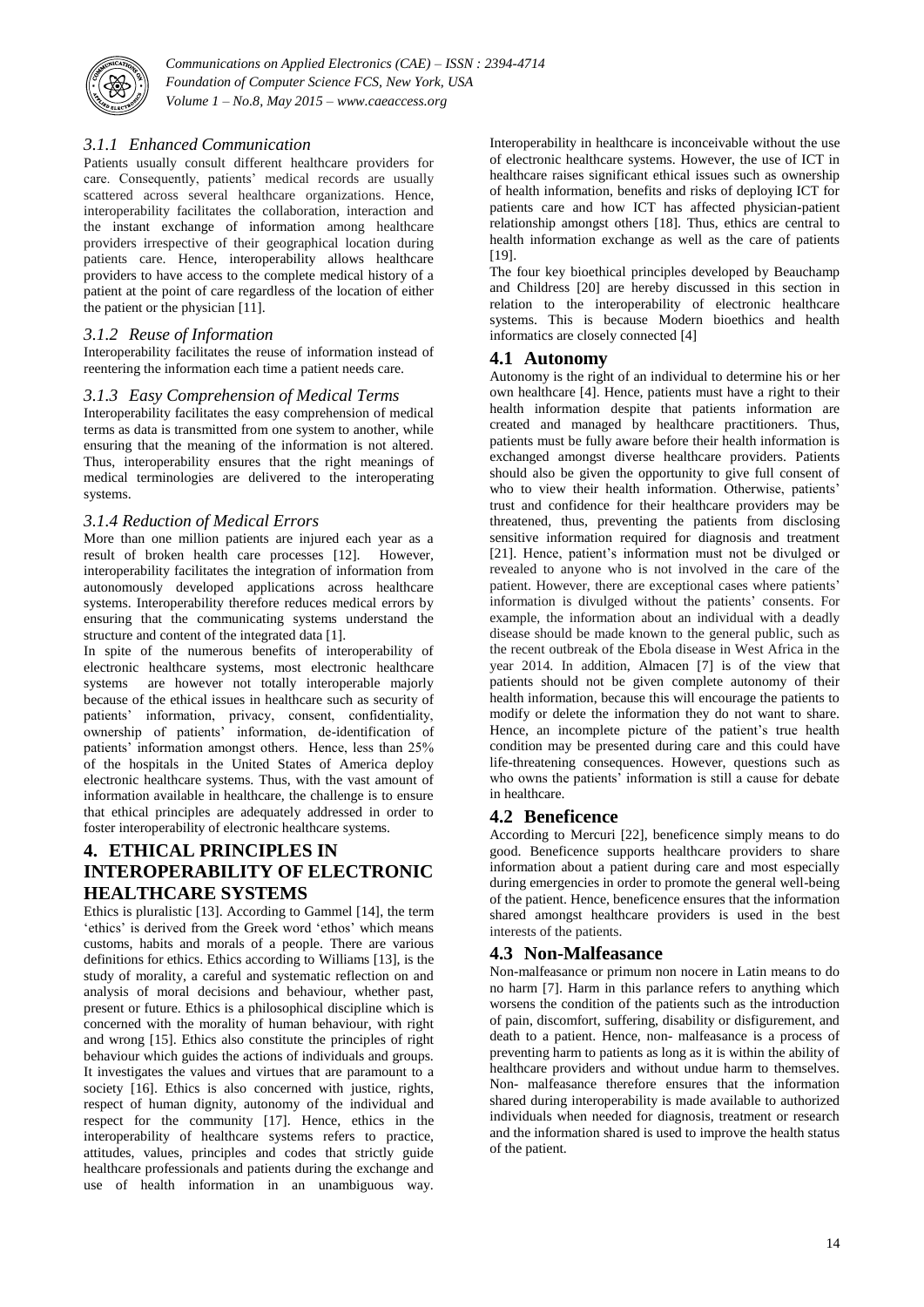

## **4.4 Justice**

Justice could simply mean fairness or equality. Justice is observed in the interoperability of health information if interoperating electronic healthcare systems are used to provide equal and prompt healthcare care to everyone as well as also ensuring data availability, accuracy, and security [7]. The principle of justice is beginning to emerge as a significant factor that bridges the digital divide that exists between the "haves" and "have-nots". The principle of justice also facilitates the respect of privacy, confidentiality and security of healthcare information during information exchange and use [7].

## **5. RELEVANCE OF ETHICAL PRINCIPLES TO THE INTEROPERABILITY OF ELECTRONIC HEALTHCARE SYSTEMS**

The following are the significance of ethical principles to the interoperability of electronic healthcare systems.

#### **5.1 Enhanced Patients Confidentiality**

By observing ethical principles in the interoperability of electronic healthcare systems, respect for persons, informed consent and protection of confidentiality of patients' information will be enhanced. Ethical principles in the interoperability of healthcare systems will facilitate respect for individuals by preserving their privacy which is often greatly compromised. Hence, information about an individual will not be made known to others without his or her consent unless authorized by the individual concerned.

#### **5.2 Trust**

Ethics enhances trust between patients and physicians and facilitates the relationship between them. In the course of care, patients give their personal information to healthcare practitioners such as nurses and physicians. In addition, patients' information can also be obtained through tests. This information might have to be shared amongst diverse healthcare practitioners at the point of care. However, with ethical principles, patients must be able to trust their caregivers not to disclose/divulge their information unless stated by law. Otherwise, patients may refuse to give personal information which can hinder effective diagnosis as well as treatment.

#### **5.3 Autonomy**

Ethical principles also grant patients the opportunity to have a right to their health information as well as the right to determine their own health care. By observing ethical principles, patients will have a level of control over their health information during information exchange amongst healthcare practitioners. Hence, the unauthorized disclosure of sensitive information such as sexual abuse, drug abuse and health conditions such as Human Immuno-Deficiency Virus (HIV) will be prevented.

## **5.4 Fair Distribution of Healthcare**

#### **Resources**

Ethics ensures fair distribution of healthcare resources amongst patients without any form of discrimination. Ethical principles also ensure that healthcare practitioners advocate for more resources from government or other healthcare agencies in order to meet the healthcare needs of patients in cases where the resources are limited.

## **5.5 Ethical Principles Guarantee Patients Safety**

Electronic healthcare systems are prone to a number of security violations which include unauthorized view of patients' information, unauthorized modification to patients' information, unauthorized destruction of patients' data as well as information theft. Hence, the safety of patients' is in jeopardy. However, by observing ethical principles in the interoperability of healthcare systems, patients' safety is guaranteed. This will ensure that only authorized individuals have access to patients' information.

## **6. CHALLENGES OF ETHICAL PRINCIPLES IN THE INTEROPERABILITY OF ELECTRONIC HEALTHCARE SYSTEMS**

The following are some of the barriers to ethical principles in the interoperability of healthcare systems

#### **6.1 Security**

Patients' information is usually scattered across several autonomous, heterogeneous and proprietary healthcare systems which are usually shared amongst diverse healthcare professionals. In addition, the digitization of patient records has led to the increased access of heath information via electronic healthcare systems most especially mobile devices (such as smartphones). Hence, health information is prone to security challenges such as the unauthorized access to health information by malicious persons, medical fraud, unauthorized modification of patients' information, data hacking, unauthorized destruction of patients' data as well as eavesdropping of patient information over a network [23]. In 2011, the Ponemon Institute [24] reported that security breaches in healthcare in the United States of America (USA) rose to 32% and this led to a loss of about \$6.5 billion in the healthcare industry. Hence, patients are usually unwilling to share sensitive information through electronic healthcare systems.

## **6.2 Privacy and Confidentiality**

According to Winkelstein [4], privacy involves the ability of a patient to control the information about him or herself. Privacy in healthcare can also be viewed as the ability to protect patients' information from unauthorized access and disclosure [25]. Confidentiality on the other hand is the commitment of another person or organization to control information about the patient [4]. Hence, confidentiality refers to the ability of healthcare practitioners to make data available to only authorized persons or processes. However, healthcare systems are vulnerable to privacy and confidentiality challenges because of the nature of information it acquires, stores and transmits. Examples of this information include the social security number of the patient, insurance identification, payment information, and medical provider information [26].

## **6.3 Ownership of Patients' Information**

The issue of who owns the patient's information has been contentious within the healthcare system as this varies from country to country. For instance, Odom-Wesley [27] is of the view that the healthcare professionals own the physical medical record since it is a business record and property, while the patients' own the information in the record. However, Almacen [7] argues that healthcare providers may claim ownership over a patient's EHR. Almacen [7] also emphasized that patients should not be given complete control over their information as they may alter or delete parts or all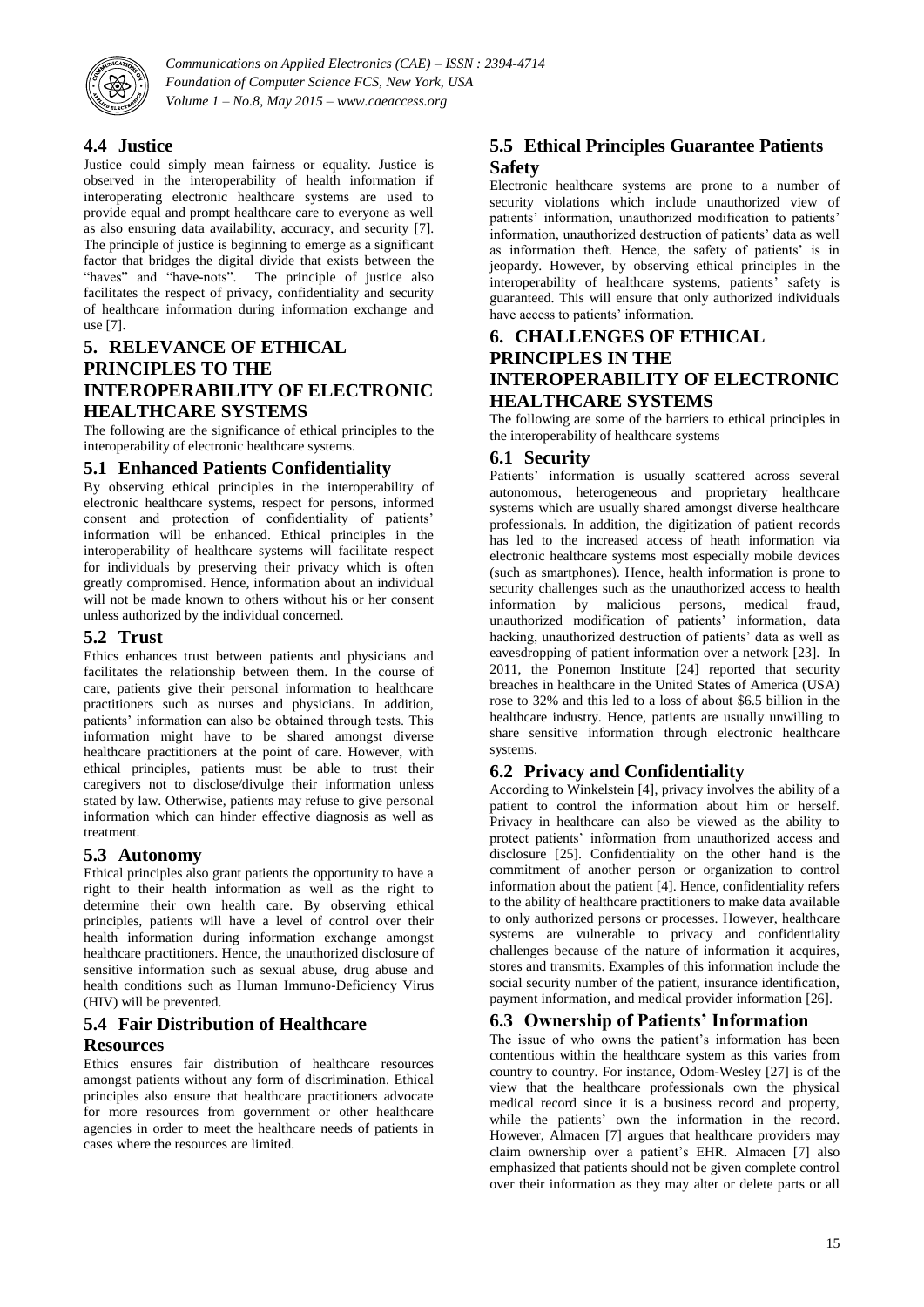

of the records that they do not want to share. Hence, an incomplete and inaccurate picture of the patient's true health condition is presented at the point of care. Thus, the question of who owns the patients information is still debatable in the context of the healthcare system.

## **6.4 Commercialization of De-identified Patients' Information**

In simple terms, de-identification can be defined as the process of preventing a patient's identity from being connected with his information. Patient's information is usually composed of the demographic information (such as the name of the patient, the gender, date of birth, address, zip code), payment information about healthcare provision and social security number. Healthcare EHR vendors such as Cerner and All scripts which was formerly known as Eclipsys sold de-identified copies of their patients databases to pharmaceutical companies, medical device makers, and health services researchers [28]. Moreover, patients can easily be identified by a combination of their information such as name, address, date of birth, patient record number, diseases associated with the individual, drug regime, zip code as well as gender. Hence, the risk of re-identifying the patient is pronounced and thus the breach of confidentiality and privacy is increased.

## **7. A COMPARATIVE ANALYSIS OF EXISTING STUDIES ON ETHICAL ISSUES IN ELECTRONIC HEALTHCARE SYSTEMS**

A lot of studies have been conducted on ethical issues in electronic healthcare systems. Hence, this section appraises and compares the diverse views of different authors on ethical issues in electronic healthcare systems. According to Beauchamp and Childress [20], the four basic ethical principles that are pertinent to electronic healthcare systems include autonomy, beneficence, non-malfeasance and justice. Snydey and Gauthier [29] viewed the principles of dignity and veracity as basic ethical principles in electronic healthcare systems in addition to the four basic ethical principles developed by Beauchamp and Childress [20]. According to [29], the principle of dignity is based on the idea that all persons have a right to be treated with respect and dignity. Respect for dignity according to [29] includes respect for their emotions, relationships, reasonable goals, privacy, and bodily integrity. The principle of veracity is the right of individuals to be provided with complete, accurate and truthful information about their medical conditions at the point of diagnosis or treatment. On the other hand, Reidl [30] emphasized that the basic ethical principles of electronic healthcare systems include the principles of transparency, standardization, work ethics, privacy and confidentiality as well as the principle of equitable allocation of healthcare resources. The principle of transparency according to Reidl [30] is the process of providing the users of the electronic healthcare system with a valid and simple model of the system. This implies that the users must have an adequate knowledge of the effects of the system on their activities. The principle of standardization ensures that the standards used by the electronic healthcare systems do not disrupt the local work practices of the healthcare practitioners, while the principle of work ethics ensures that the ICT facilities used in the healthcare system augment the activities of the healthcare practitioners. The principle of privacy and confidentiality

according to Reidl [30] ensures that the electronic healthcare system provides surveillance to its users. This ensures that unauthorized access to electronic health information is prevented. The principle of equitable allocation of healthcare resources is similar to the principle of justice developed by Beauchamp and Childress [20]. This principle ensures that healthcare facilities are available to all individuals at the point of care. In addition, the ethical principles of electronic healthcare systems according to the International Medical Informatics Association (IMIA) code of conduct include the principles of information-privacy and disposition, openness, security, access, legitimate infringement and the principle of accountability. The principle of information-privacy and disposition emphasizes that all individual must have a fundamental right to control the collection, storage, access, use, communication, manipulation and disposition of data about themselves. The principle of openness ensures that the collection, storage, access, use, communication, manipulation and disposition of personal data are released in an appropriate and timely fashion to the subject of those data [31]. The principle of security guarantees that health information are protected against loss, degradation, unauthorized access and destruction. The principle of access ensures that an individual has the right to access his information and the right to modify his information with respect to accuracy, completeness and relevance [31]. The principle of legitimate infringement according to [31] ensures that the fundamental right of control over the collection, storage, access, use, manipulation, communication and disposition of personal data is conditioned only by the legitimate, appropriate and relevant data-needs of a free, responsible and democratic society while the principle of accountability ensures that any infringement of the privacy right of an individual is justified in an appropriate and in a timely manner. Table 1 shows a summary of the comparative analysis of the existing studies on ethical issues in electronic healthcare systems.

| etincal issues in electronic nealthcare systems |                            |                                                                                                                                       |
|-------------------------------------------------|----------------------------|---------------------------------------------------------------------------------------------------------------------------------------|
| S/N                                             | <b>Authors</b>             | <b>Ethical Principles Developed</b>                                                                                                   |
|                                                 | Beauchamp and<br>Childress | autonomy, beneficence, non-<br>malfeasance and justice                                                                                |
| 2                                               | Snydey and<br>Gauthier     | autonomy, beneficence, non-<br>malfeasance, justice, dignity and<br>veracity                                                          |
| 3                                               | Reidl                      | transparency, standardization, work<br>ethics, privacy and equitable<br>allocation of healthcare resources                            |
| $\overline{4}$                                  | IMIA code of<br>conduct    | information-privacy and disposition,<br>openness, security, access,<br>legitimate infringement and the<br>principle of accountability |

**Table 1. A comparative analysis of the existing studies on ethical issues in electronic healthcare systems**

## **8. RECOMMENDATIONS**

The following are recommendations on how ethical challenges can be addressed in the context of interoperability of electronic healthcare systems.

## **8.1 Anonymisation of De-Identified Patients' Information**

In cases where de-identified patients information has to be commercialized for research and other purposes, it is recommended that the patients' information be anonymised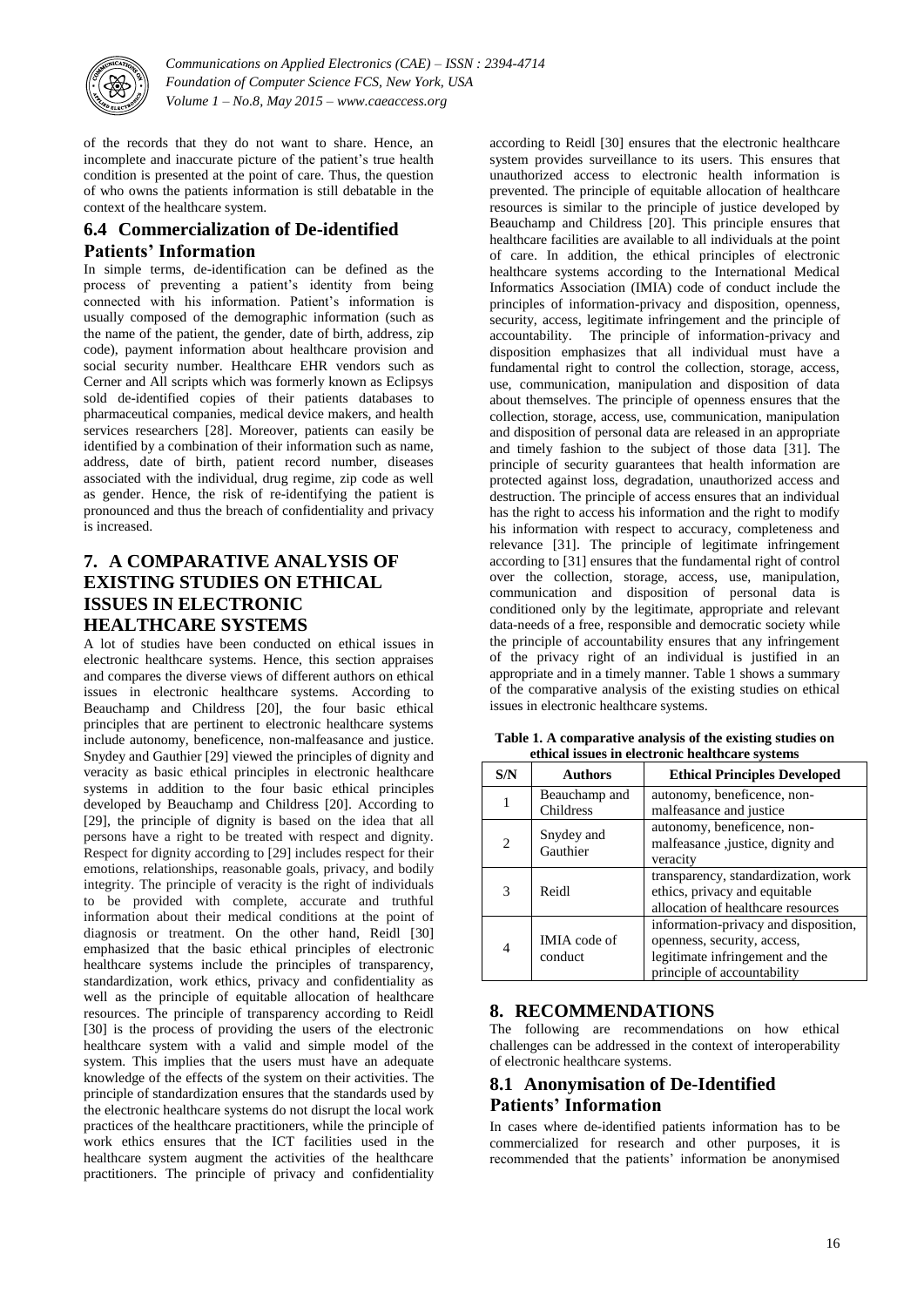

by removing information that can make the patients to be easily identified.

#### **8.2 Informed Consent**

Patients should be duly informed before their personal information is shared amongst diverse healthcare providers unless otherwise stated by law such as patients information needed for the investigation of a serious crime such as in the case of murder. This will enhance physician-patient relationship and build trust amongst physicians and patients.

#### **8.3 Adequate Security Measures**

Adequate security measures such as the use of audit trail systems should be put in place to constantly monitor all activities that take place during information exchange and use in electronic healthcare systems such as who accesses the data, which data was accessed and when the data was accessed.

#### **9. CONCLUSION**

The importance of interoperability of electronic healthcare systems cannot be underestimated. This is because interoperability enhances communication amongst diverse healthcare practitioners involved in the care of a patient, interoperability facilitates the reuse of healthcare information, it reduces medical errors as well as facilitates the comprehension of medical terms. However, interoperability is yet to be achieved within the context of healthcare systems majorly because of ethical challenges in healthcare such as security of patients' information, privacy, confidentiality, ownership of patients' information, sale of de-identified patients' information amongst others. In view of this, this paper views the four major ethical principles in healthcare with respect to the interoperability of electronic healthcare systems. These ethical principles include the principles of autonomy, beneficence, non-malfeasance and justice. This paper also examines the importance of ethical principles to the interoperability of electronic healthcare systems. The paper highlights autonomy, patients' safety, fair distribution of healthcare resources and trust as the benefits of ethical principles in the interoperability of electronic healthcare systems. This paper also analyzes the challenges facing ethical principles in the interoperability of electronic healthcare systems. These include security, privacy and confidentiality, ownership of patients' information as well as the sale of de-identified patients' records. The paper however recommends that the use of adequate security measures to monitor the activities taking place within interoperating healthcare system, the anonymisation of de-identified patients' information as well as getting the consent of the patients before their information is shared are some of the ways in which the challenges facing the ethical principles of interoperability of electronic healthcare systems can be addressed.

#### **10. REFERENCES**

- [1] Iroju, O., Soriyan, A., Gambo, I. and Olaleke, J. 2013. Interoperability in healthcare: benefits, challenges and resolutions. International Journal of Innovation and Applied Studies, 3 (Mar, 2013), 262-270.
- [2] Ikono, R., Soriyan, A., Iroju, O., and Gambo, I. 2014. A survey of the barriers to interoperability of Nigeria healthcare systems. In Proceedings of the 9th Health Informatics in Africa Conference.
- [3] Institute of Electrical and Electronics Engineers Standard Computer Dictionary, 1999. A Compilation of IEEE Standard Computer Glossaries, Institute of Electrical and Electronics Engineers, USA.
- [4] Winkelstein, P.S. 2009. Ethical and social challenges of Electronic health information. Medical Informatics.139- 159.
- [5] Garrett, P., and Seidman, J. 2011. EMR vs. EHR What is the difference? , 4 (Jan, 2011).
- [6] World Health Organization. 2012. Management of patient information trends and challenges in member states. Global Observatory for eHealth series.
- [7] Almacen, M. 2013. EHR interoperability: legal, ethical, and social challenges. Northwestern University Evanston, Illinois.
- [8] Burney, S. M. A., Mahmood, N. and Abbas Z. 2010. Information and Communication Technology in Healthcare. International Journal of Computer Applications. (Jul, 2010), 27-32.
- [9] Siemens. 2011. Interoperability in Healthcare. A White Paper on the Interoperability of Healthcare Systems. (July, 2011).
- [10] Khan, W. A., Hussain, M., Latif, K., Afzal, M., Ahmad, F. and Lee, S. 2013. Process interoperability in healthcare systems. Springer-Verlag Wien, 1-26.
- [11] Iroju, O., Ikono, R., Gambo, I., and Soriyan, A. 2014. Impacts of usability on the interoperability of electronic healthcare systems. International Journal of Innovation and Applied Studies. 2(Sep, 2014), 827-832.
- [12] Pan, E., Johnston, D. Walker, J., Adler-Milstein, J., Bates D. W. and Middleton, B. 2004. The value of healthcare information exchange and interoperability. Center for Information Technology Leadership, Wellesley.
- [13] Williams, J.R. 2009. Medical ethics manual. World Medical Association.
- [14] Gammel S. 2005. Ethics and morality. Technical University Darmstadt.
- [15] Itulua-Abumere, F. 2012. Ethical Issues in Health and Social Care Profession. OSR Journal of Humanities and Social Science (JHSS). 14-18
- [16] Frankena, W. 1973. Ethics. Prentice Hall.
- [17] Gabr , M. 1997. Health ethics, equity and human dignity. Faculty of Medicine, Cairo University, Egypt.
- [18] Marckmann, G. and Goodman, K. W. 2006. Introduction: Ethics of Information Technology in Health Care. International Review of Information Ethics.
- [19] Limentani, A.E. 2009. The role of ethical principles in health care and the implications for ethical codes. Journal of Medical Ethics. 11 (Feb, 2009), 394-398.
- [20] Beauchamp, T.L. and Childress, J.F. (1994). Principles of biomedical ethics. Oxford University Press, New York.
- [21] Layman, E. J. 2008. Ethical issues and the electronic health record. Retrieved from: